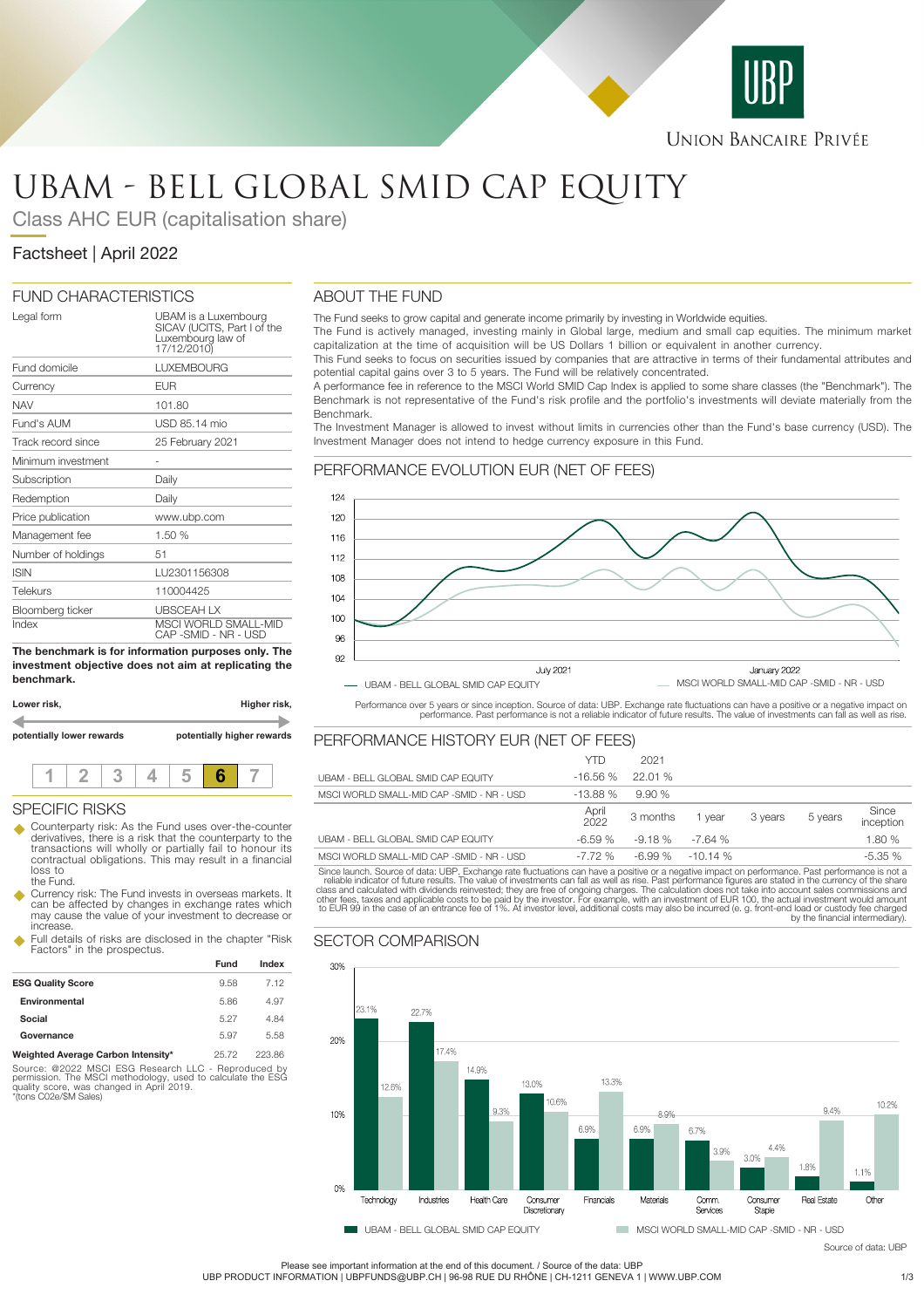## **UBAM - BELL GLOBAL SMID CAP EQUITY**

## COUNTRY BREAKDOWN



Source of data: UBP

## MAIN HOLDINGS

| Asset                                   | Sector                        | <b>Fund weight</b> | Index weight |
|-----------------------------------------|-------------------------------|--------------------|--------------|
| RITCHIE BROS AUCTIONEERS INC            | Industrials                   | $3.2\%$            | $0.0\%$      |
| CGI INC                                 | Information Technology        | 3.1%               |              |
| ELECTRONIC ARTS INC                     | <b>Communication Services</b> | 2.9%               |              |
| FORTUNE BRANDS HOME AND SECURITY        | Industrials                   | 2.8%               | $0.1\%$      |
| <b>ICON PLC</b>                         | <b>Health Care</b>            | 2.8%               |              |
| <b>GENPACT LTD</b>                      | Information Technology        | 2.5%               |              |
| <b>EURONEXT NV</b>                      | Financials                    | 2.5%               | $0.0\%$      |
| ZEBRA TECHNOLOGIES CORP CLASS A         | Information Technology        | 2.5%               | 0.1%         |
| <b>BOOZ ALLEN HAMILTON HOLDING CORP</b> | Industrials                   | 2.4%               | 0.1%         |
| PARTNERS GROUP HOLDING AG               | Financials                    | 2.4%               |              |
|                                         |                               |                    |              |

Source of data: UBP

### PORTFOLIO COMPOSITION - MONTHLY EVOLUTION

|                                | April   | March   | February | January | <b>December</b>     |
|--------------------------------|---------|---------|----------|---------|---------------------|
| Weight of the top ten holdings | 26.99%  | 26.89 % | 27.04%   | 27.38 % | 26.37 %             |
| Number of holdings             | $-51$   | 51      | 51       | 51      | 50                  |
| Large caps $($ USD 10 billion) | 69.01 % | 67.36 % | 66.34 %  | 74.39 % | 76.52 %             |
| Mid caps (USD 2-10 billion)    | 29.68 % | 30.44%  | 31.38 %  | 23.22 % | 23.48 %             |
| Small caps (< USD 2 billion)   | 1.31 %  | 2.20%   | 2.28%    | 2.39%   | 0.00%               |
|                                |         |         |          |         | Source of data: UBP |

## ADMINISTRATION

#### **Management Company**

UBP Asset Management (Europe) S.A., 287-289, route d'Arlon, L-1150 Luxembourg

#### **General distributor, Swiss representative and Swiss paying agent**

Union Bancaire Privée, UBP SA, 96-98 rue du Rhône, CH-1211 Geneva 1

#### **Administrative agent, registrar and transfer agent** CACEIS Bank Luxembourg Branch, 5, allée Scheffer,

L-2520 Luxembourg

#### **Custodian bank**

BNP Paribas Securities Services Luxembourg Branch 60 avenue J.F. Kennedy, L-1855 Luxembourg

## **Auditor**

Deloitte Audit S.à.r.l, 20 Boulevard de Kockelscheuer, L-1821 Luxembourg

#### **Legal form**

UBAM is a Luxembourg SICAV (UCITS, Part I of the Luxembourg law of 17/12/2010)

## REGISTRATION AND DOCUMENTATION

#### **Countries where Distribution is Authorised**

Depending on the country, certain share classes may or may not be registered for public distribution. The registered share<br>classes are recorded in a Key Investor Information Document (KIID). Investors are invited to inform

| Registered Office | UBP Asset Management (Europe) S.A., 287-289, route d'Arlon, L-1150 Luxembourg                                                                                                                                                                             |
|-------------------|-----------------------------------------------------------------------------------------------------------------------------------------------------------------------------------------------------------------------------------------------------------|
| Representatives   |                                                                                                                                                                                                                                                           |
| Austria           | Erste Bank der Österreichischen Sparkassen AG, 21 Graben, A-1010 Wien                                                                                                                                                                                     |
| Belgium           | Caceis Belgium Fund Administration Service & Technology Network Belgium, Avenue du Port<br>86 C, b320, B-1000 Bruxelles                                                                                                                                   |
| France            | Caceis Bank, 1-3, Place Valhubert, F-75206 Paris Cedex 13                                                                                                                                                                                                 |
| Germany           | Sal. Oppenheim Jr. & Cie. KGaA, 4 Unter Sachsenhausen, D-50667 Köln                                                                                                                                                                                       |
| Italy             | State Street Bank S.p.A., con sede legale in Via Ferrante Aporti, 10, 20125 Milano<br>Allfunds Bank S.A., via Santa Margherita 7, I-20121 Milano<br>BNP Paribas Securities Services, Succursale di Milano, con sede in Milano, Piazza Lina Bo<br>Bardi, 3 |
| Portugal          | BEST - Banco Electronico de Servico Total S.A., Praca Marquês de Pompal, no. 3 - 3° 1250<br>- 161 Lisboa                                                                                                                                                  |
| Singapore         | Union Bancaire Privee, UBP SA, Singapore Branch, Level 24, One Raffles Quay, South<br>Tower, Singapore 048583                                                                                                                                             |
| Spain             | Allfunds Banks S.a., 57 Nuria, E-28034 Madrid<br>UBP Gestion Institutional S.A., Avenida Diagonal 520 2°, 2a-B, E-08006 Barcelona                                                                                                                         |
| Sweden            | Skandinaviska Enskilda Banken AB (PUBL) ("SEB"), 106 40 Stockholm                                                                                                                                                                                         |
| Switzerland       | Union Bancaire Privée, UBP SA, 96-98 rue du Rhône, CH-1211 Genève 1                                                                                                                                                                                       |
| United Kingdom    | Union Bancaire Privée, 26 St James's Square, London SW1Y 4JH                                                                                                                                                                                              |

#### GLOSSARY

#### **Benchmark**

Index that is used to measure the performance of an investment fund with the purpose of tracking the return of such index or of defining the asset allocation of a portfolio or of computing the performance fees.

#### **Derivatives**

Derivatives are financial instruments whose prices depend on the price movements in a reference variable, known as the underlying. Underlying assets may be shares, equity

indices, government bonds, currencies, interest rates, commodities like wheat and gold, or also swaps. Derivative financial instruments may be unconditional forward transactions or they may be options. They are traded either on futures and options exchanges on standardised terms, or over-the-counter (OTC) on freely negotiated terms. Changes in the<br>price of the underlying lead in certain situations to considerably higher price<br>fluctuations in the derivative. Derivatives can be us to speculate on price changes (trading) or to take advantage of price differences between markets (arbitrage).

**THIS IS A MARKETING DOCUMENT.** It reflects the opinion of Union Bancaire Privée, UBP SA or any entity of the UBP Group (hereinafter "UBP") as of the date of issue. It is not intended for<br>distribution, publication, or use such a document.<br>This document has been made on a best-effort basis, is furnished for information purposes only and does not constitute an offer or a recommendation to purchase or sell any security, unless

otherwise provided for in the present disclaimer. The opinions herein do not take into account individual investors' circumstances, objectives, or needs. Each investor must make his own<br>independent decisions regarding any

may be subject to risks that are difficult to quantify and to integrate into the valuation of investments.<br>The present document constitutes neither an offer nor a solicitation to subscribe for shares in the fund(s) or sub-

Any subscriptions not based on the fund's latest prospectus, KIID or annual or semi-annual reports shall not be acceptable. This document is confidential and intended only for the use of the<br>person to whom it was delivered KIID and annual and semi-annual reports may be obtained free of charge from UBP as well as from UBP Asset Management (Europe) SA, 287-289 route d'Arlon, 1150 Luxembourg, Grand

#### Please see important information at the end of this document. / Source of the data: UBP

UBP PRODUCT INFORMATION | UBPFUNDS@UBP.CH | 96-98 RUE DU RHÔNE | CH-1211 GENEVA 1 | WWW.UBP.COM 2/3